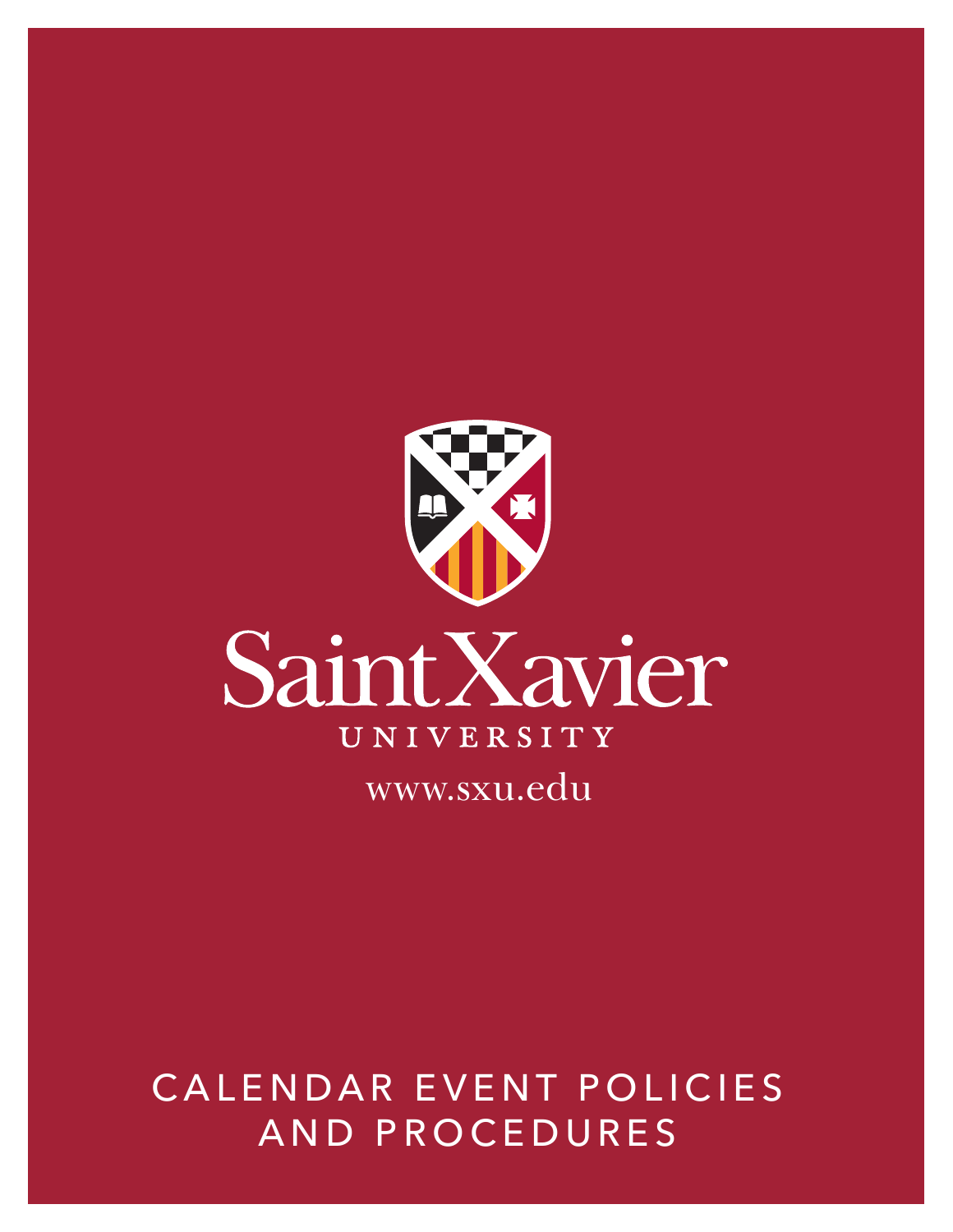# CALENDAR EVENT POLICIES AND PROCEDURES

The Saint Xavier University Calendar serves as an all-encompassing calendar of events for the campus. Members of the SXU community are welcome to contribute their upcoming events to this online calendar using the instructions below. Through the SXU Calendar, you can search for specific events, by date and/or event category.

**Please note that submitting this request does not reserve your room location nor should be deemed as a submission request to be posted on the mySXU portal.**

- **Prior to submitting to the calendar request, all locations must be reserved through 25Live (25live.collegenet.com/sxu), the system used for room reservations and event scheduling.**
- **Portal announcements should be submitted through the Campus Announcement/Event Announcement Form on mySXU.**

### STEP ONE: FINDING THE CALENDAR

Go to **www.sxu.edu/calendar**. From this home page, you will see a link on the left navigation, "Submit Event."

|                                                        |                     |                              | SaintXavier                  |           |                                                 |           | Search                                                                      |                                                                                  |        |             |                  |                 | Q                                           |
|--------------------------------------------------------|---------------------|------------------------------|------------------------------|-----------|-------------------------------------------------|-----------|-----------------------------------------------------------------------------|----------------------------------------------------------------------------------|--------|-------------|------------------|-----------------|---------------------------------------------|
|                                                        |                     |                              |                              |           |                                                 |           |                                                                             | Alumni<br>Community<br><b>Weather &amp; Emergency</b>                            | Parent | Give to SXU | Directory        | <b>SXU News</b> | mySXU                                       |
|                                                        |                     | About                        |                              |           |                                                 | Admission |                                                                             | <b>Academics</b>                                                                 |        |             | <b>Athletics</b> |                 | <b>Student Life</b>                         |
| Home / Calendar /                                      |                     |                              | <b>CALENDAR</b>              |           |                                                 |           |                                                                             |                                                                                  |        |             |                  |                 |                                             |
| <b>SAINT XAVIER UNIVERSITY</b><br><u>Events</u>        |                     |                              |                              |           |                                                 |           |                                                                             |                                                                                  |        |             |                  |                 |                                             |
|                                                        | <b>Submit Event</b> |                              |                              |           |                                                 |           | <b>CALENDAR</b>                                                             |                                                                                  |        |             |                  |                 | <b>Advanced Search</b>                      |
|                                                        |                     |                              |                              |           |                                                 |           |                                                                             |                                                                                  |        |             | ■■■■金◆▶          |                 | Search Events by Keyv                       |
| <b>Calendar Search</b>                                 |                     |                              |                              |           |                                                 |           | Thursday, October 18, 2018                                                  |                                                                                  |        |             |                  |                 | Search Events                               |
| <b>Tools</b>                                           |                     |                              |                              |           |                                                 |           | Cougar Career Chats: Resume and Cover Letter Edition<br>11:00 AM - 01:00 PM |                                                                                  |        |             |                  |                 |                                             |
| <b>What's New</b>                                      |                     |                              |                              |           |                                                 |           | 07:00 PM                                                                    | Women's Volleyball vs. Roosevelt University                                      |        |             |                  |                 | [All   None]                                |
|                                                        |                     |                              |                              |           |                                                 |           |                                                                             |                                                                                  |        |             |                  |                 | ✔ Academic<br>✔ Admission                   |
|                                                        |                     |                              |                              |           |                                                 |           | Friday, October 19, 2018                                                    |                                                                                  |        |             |                  |                 | <b>Ø</b> Alumni                             |
| $\prec$                                                |                     | Oct 2018 <b>v</b>            |                              |           |                                                 | $\geq$    | 07:00 PM                                                                    | Women's Volleyball vs. Indiana Wesleyan University                               |        |             |                  |                 | Art and Music                               |
| s                                                      | M                   | T                            | W                            | T         | F                                               | S.        |                                                                             |                                                                                  |        |             |                  |                 | ✔ Athletics                                 |
|                                                        | 01                  | 02                           | 03                           | 04        | 05                                              | 06        | Monday, October 22, 2018                                                    |                                                                                  |        |             |                  |                 | Career Services                             |
| 07                                                     | 08                  | 09                           | 10                           | 11        | 12                                              | 13        | 11:00 AM - 01:00 PM                                                         | Job Fair Bingo                                                                   |        |             |                  |                 | Health and Wellness<br>✔ Student Activities |
| 14                                                     | 15                  | 16                           | 17                           | <b>18</b> | 19                                              | 20        |                                                                             | Tuesday, October 23, 2018                                                        |        |             |                  |                 |                                             |
| 21                                                     | 22                  | 23                           | 24                           | 25        | $\overline{26}$                                 | 27        | 07:00 PM                                                                    | Men's Soccer vs. Roosevelt University                                            |        |             |                  |                 |                                             |
| 28                                                     | 29                  | 30                           | 31                           |           |                                                 |           | 07:00 PM                                                                    | Women's Volleyball vs. Purdue University Northwest                               |        |             |                  |                 |                                             |
|                                                        |                     |                              |                              |           |                                                 |           | Wednesday, October 24, 2018                                                 |                                                                                  |        |             |                  |                 |                                             |
|                                                        |                     |                              |                              |           |                                                 |           | 11:00 AM - 01:00 PM                                                         |                                                                                  |        |             |                  |                 |                                             |
| <b>Most Popular</b><br>Featured<br><b>Newest</b>       |                     |                              |                              |           |                                                 |           | 06:00 PM                                                                    | Cougar Career Chats: Job Fair Edition<br>Women's Soccer vs. Roosevelt University |        |             |                  |                 |                                             |
| Thursday, October 25, 2018                             |                     |                              |                              |           |                                                 |           | 07:00 PM                                                                    | Game Night at Gil's                                                              |        |             |                  |                 |                                             |
|                                                        |                     |                              |                              |           | <b>Scholarly Conversations: Violence in the</b> |           |                                                                             |                                                                                  |        |             |                  |                 |                                             |
|                                                        |                     | <b>Health Care Workplace</b> |                              |           |                                                 |           | Thursday, October 25, 2018                                                  |                                                                                  |        |             |                  |                 |                                             |
| 07:00 PM                                               |                     |                              |                              |           |                                                 |           | 01:00 PM - 04:00 PM                                                         | SXU Fall Internship and Job Fair                                                 |        |             |                  |                 |                                             |
| Friday, March 01, 2019<br><b>Halfway to Homecoming</b> |                     |                              |                              |           |                                                 |           | 07:00 PM                                                                    | Scholarly Conversations: Violence in the Health Care<br>Workplace                |        |             |                  |                 |                                             |
| 06:00 PM                                               |                     |                              |                              |           |                                                 |           | Friday, October 26, 2018                                                    |                                                                                  |        |             |                  |                 |                                             |
|                                                        |                     |                              | Wednesday, February 27, 2019 |           |                                                 |           |                                                                             | and a strike and the state                                                       |        |             | .                | n.              |                                             |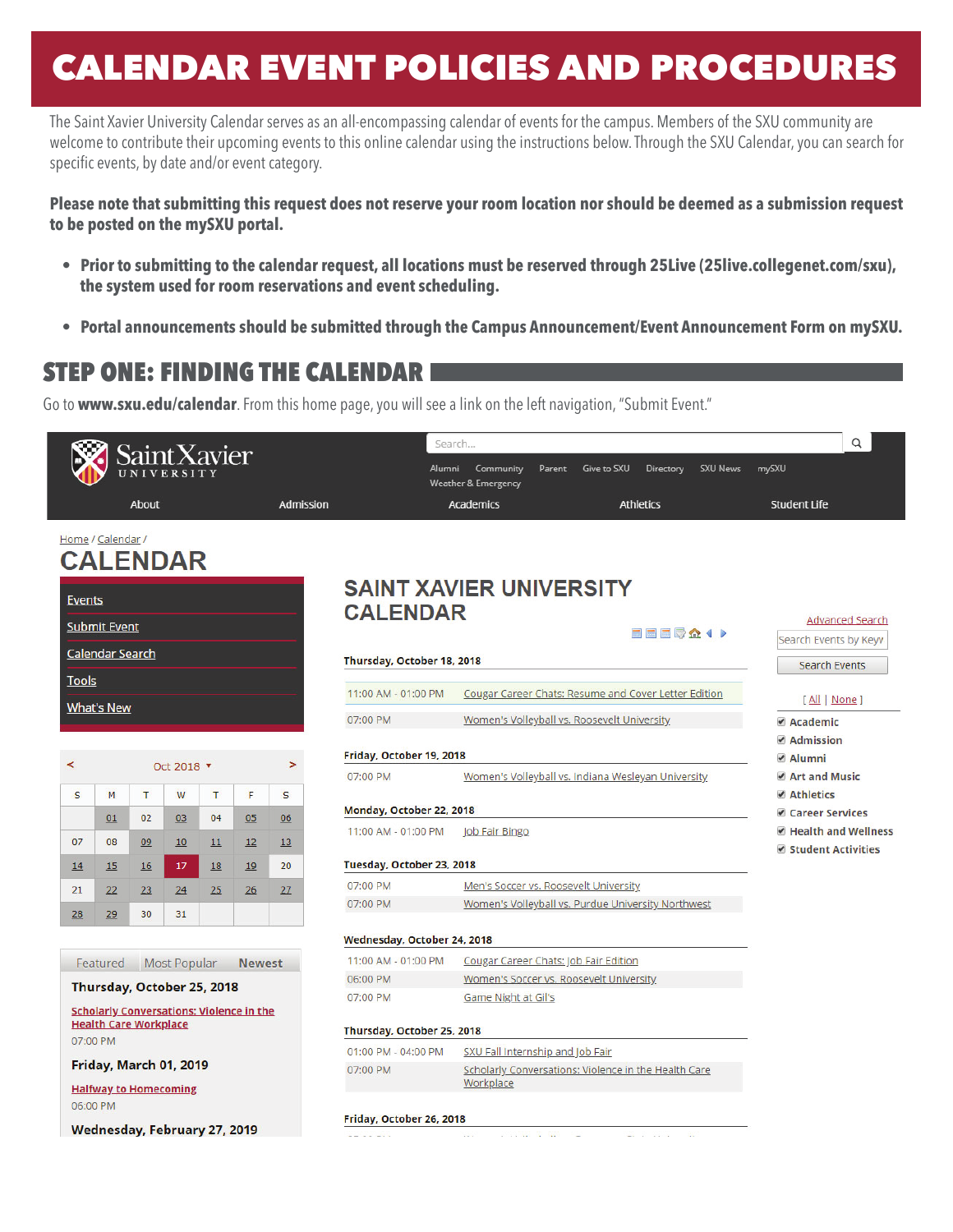## STEP TWO: COMPLETING THE REQUEST

Complete each field with as much detail as you can provide. All content submitted will be edited for sentence structure, grammar and AP Style.

#### EVENT DETAILS

- **Your Contact Information** The contact information you provide in this section is seen only by personnel in Media Relations. You will be asked later in the form to provide contact information for the event, which may direct to a department or organization.
- **Title** The title of the event.
- **Description** A description of the event. Please describe who should be interested in this event and what they might find if they were to attend. Example:
	- o Open to all, participants of the 22nd Annual SXU Golf Classic will enjoy 18-holes of golf, continental breakfast, lunch on course, beverages, reception and dinner with a comedy show, all while raising funds for student scholarships!
- **Cost** A plain text description of the cost to attend the event. Examples of a valid input include:
	- o \$5 -- A standard (USD) price description.
	- o \$5 in Advance; \$10 on Day of Event -- A custom (variable) price description.
	- o 1 Paperback Book Donation -- A custom donation fee.
	- o Please Note: Longer cost descriptions will not display in the cost field. In these cases, include the cost in the event description. Example:
		- \$6 for general admission; \$5 for senior and military; FREE for all SXU students, faculty and staff with an ID and prospective students.

#### DATE AND TIME

- **Event Date** The date on which the event occurs.
- **Start Time and End Time** Time when the event begins and ends. Event time is optional; however, Media Relations may not approve the event until proper times have been confirmed.
- **Override Times/All Day Event** Optional setting that disables start and end times.
- **Recurrence** Check this checkbox if you wish to create a recurring event. This will activate the recurrence options and allow you to enter your recurrence criteria. To confirm that your recurrence settings will match all the desired dates, click "Click Here to Confirm Dates," and you will see a list of dates the current recurrence will add the event for.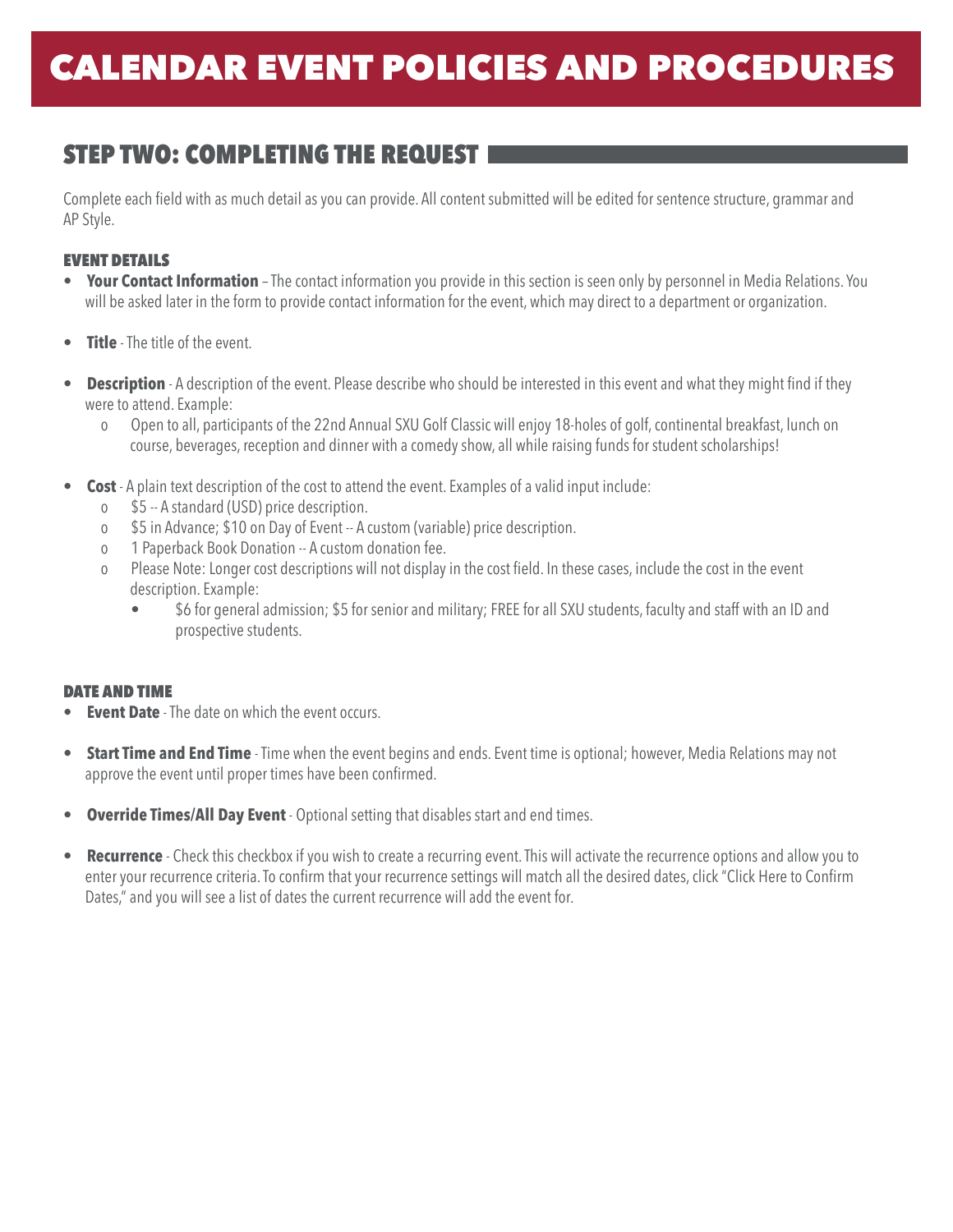#### **REGISTRATION**

For events with limited seating and availability, add a message at the bottom of the form in the section titled, "Message for Administrator" or email newsroom@sxu.edu to create a registration form.

#### **Per the Web Policies and Procedures:**

When requesting an online registration form, please include all the information you are trying to collect, i.e. name, address, phone number, email, number of attendees, additional questions, etc. We also ask that you provide content for the form (if applicable) and the contact person(s) to receive notification emails once the form is in use.

Media Relations will let the requestor know whether or not a form request can be completed. We do not create forms that fundraise for teams, clubs or organizations. If you have questions about fundraising, please contact University Advancement at advancement@sxu.edu.

*Please Note: Online registration forms can take up to at least two weeks. If payment is being included, the process can take up to four weeks. To request online registration and payment forms, please contact newsroom@sxu.edu.*

#### EVENT CATEGORIES

Select an event category that describes the nature of your event. You may select multiple categories if you find that your event is suited for multiple categories. The list of current categories includes:

- Academic • Admission
- Athletics
- Career Services
- Alumni
- Art and Music
- Health and Wellness
- Student Activities

If you do not see an appropriate category for your event, please select "Student Activities" and leave a message at the bottom of the form in the section titled, "Message for Administrator," or email newsroom@sxu.edu to allow Media Relations to assign the appropriate category at our discretion.

#### LOCATION INFORMATION

To add the location of your event, you may use the Name Search feature that contains pre-approved locations. If you cannot find the desired location from the search, complete the required fields, including: name, address, city, state and zip code.

#### EVENT CONTACT INFORMATION

This contact information is what potential attendees will use to find out more information about the event. The name, email, phone number and website may direct to the hosting department or organization. Please note that the phone number and website are not required fields.